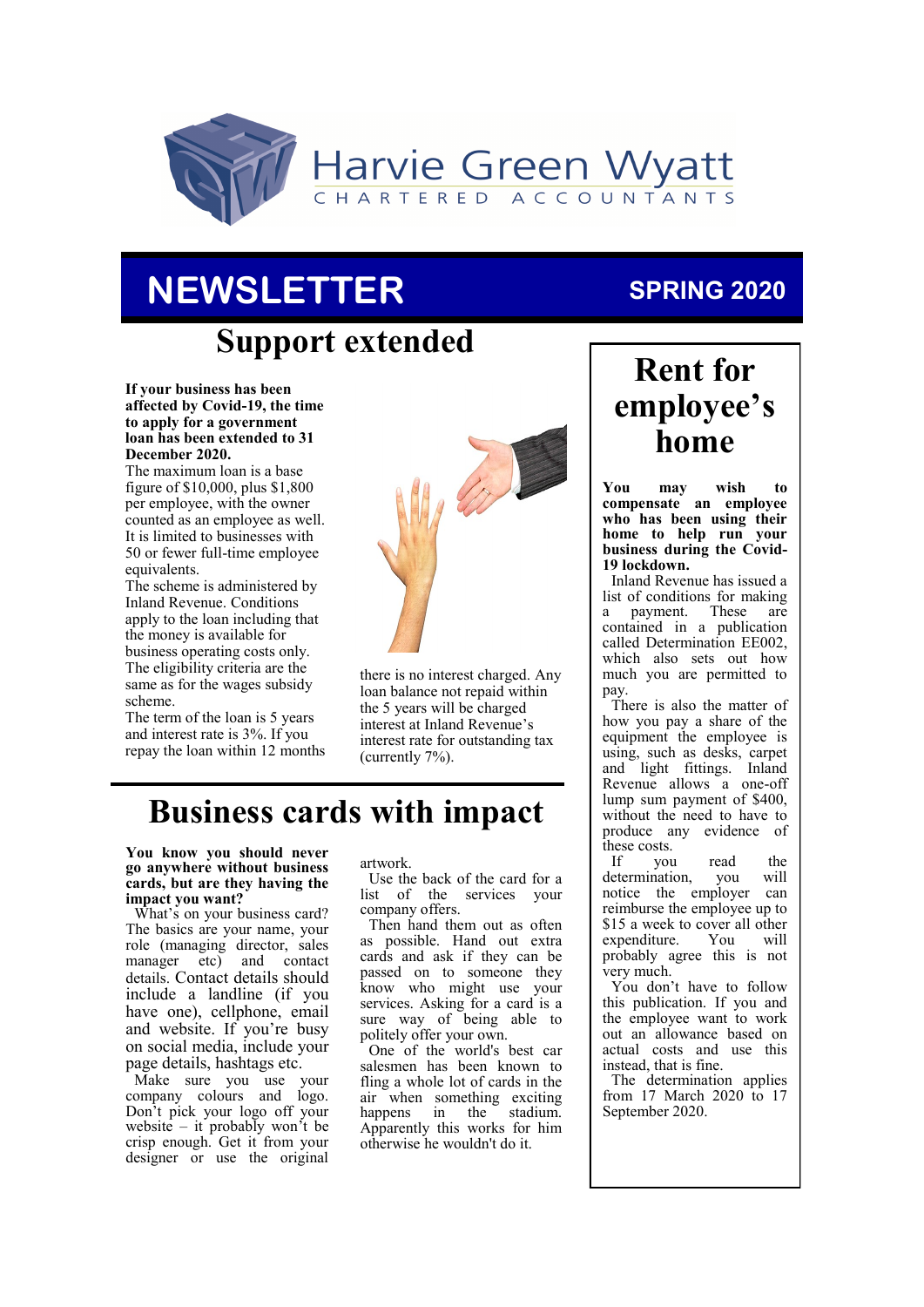### **TAX TIPS, TRAPS & TROUBLES**

### **IRD - interest certificates & cheques now gone**

**From 1 April 2020, banks have not been required to provide their customers with year-end interest certificates.** 

This is because Inland Revenue is collecting this information and it's available on their website. The only catch is where a client does not supply their IRD number. In this case, they will be taxed but it won't show up in My IR.

What if the interest is on a joint account? Inland Revenue will assume joint investments are split equally between joint account holders who have provided their IRD numbers. You will be able to go into "My IR" and alter the allocation of the interest. Alternatively, it can be fixed when your tax return is put in.

From 1 March, 2020, Inland Revenue will no longer accept cheques. However, you could pay your tax using a debit or credit card.

If you do this, Inland Revenue<br>proposes charging a charging convenience fee of 1.42%. While this might seem expensive and it is, it could be useful for the person who has a short-term cash flow problem and cannot pay tax on time. If this person is expecting money to come in before the deadline

for paying the bank, it might be worth the cost.

Even if the money is late, and you have to pay interest to the bank, the convenience of being able to arrange the finance quickly, when compared with the time you would have to put in negotiating a loan from the bank – or if this was not possible, spread payments with Inland<br>Revenue – could still be Revenue – could still be worthwhile.

Paradoxically, payments into the income equalisation scheme have still got to be made by cheque until Inland Revenue can find an alternative.

In the months since the peak of COVID-19, the stringent restrictions have been relaxed and the majority of us have returned to a 'new normal'.

What this looks like from business to business is likely to be quite different, with some returning to the office full-time and others continuing to work remotely. Whichever the case, the disruption of COVID-19 is sure to have impacted employee morale one way or another.

It is not uncommon for morale to take a dive as the mid-year lull takes effect. Typically, a dip in motivation might be offset by an escape to the islands or trip across the world. But with the ongoing restrictions on international travel, escaping the New Zealand winter is proving harder than ever. So, how can employers boost morale in a time where uncertainty prevails?

For many, COVID-19 fasttracked a move toward more flexible ways of working. Now, experts suggest that ongoing flexibility is key to keeping employees motivated and engaged. Key the introduction of the "hybrid

### **Take a Break**

work model", which allows employees to split their time between working from home and the workplace.

A recent Salesforce survey revealed that the appeal of a hybrid model particularly appealed to Gen Z with 43% indicating a preference to split their time between the office and home. Thirty-three percent of millennials agreed, however, baby boomers showed the least desire with only 26% preferring the new approach.

A hybrid model is most likely to benefit those who experienced increased, or at the least maintained, productivity throughout the lockdown period, while also recognising the value of face-to-face interaction and collaboration with colleagues.

It is no surprise that working from home on a permanent basis may eventually lead to employees feeling isolated and disconnected, with motivation suffering as a result. However, splitting time between home and the office allows employees to capitalise on increased flexibility, while also



maintaining social contact.

Beyond flexibility, we can all no doubt recognise the benefit of taking time off. Although travel restrictions may see less people rushing to get in their leave applications, management should still encourage employees to take annual leave.

The push to get our local tourism industry back up and running has been well publicised and with the borders set to remain closed for the foreseeable future, New Zealanders getting out and exploring the country will be vital to the recovery.

Whether it be a few extra long weekends, or an extended trip elsewhere, both will help employees avoid burnout and emerge from the post pandemic world motivated and more engaged.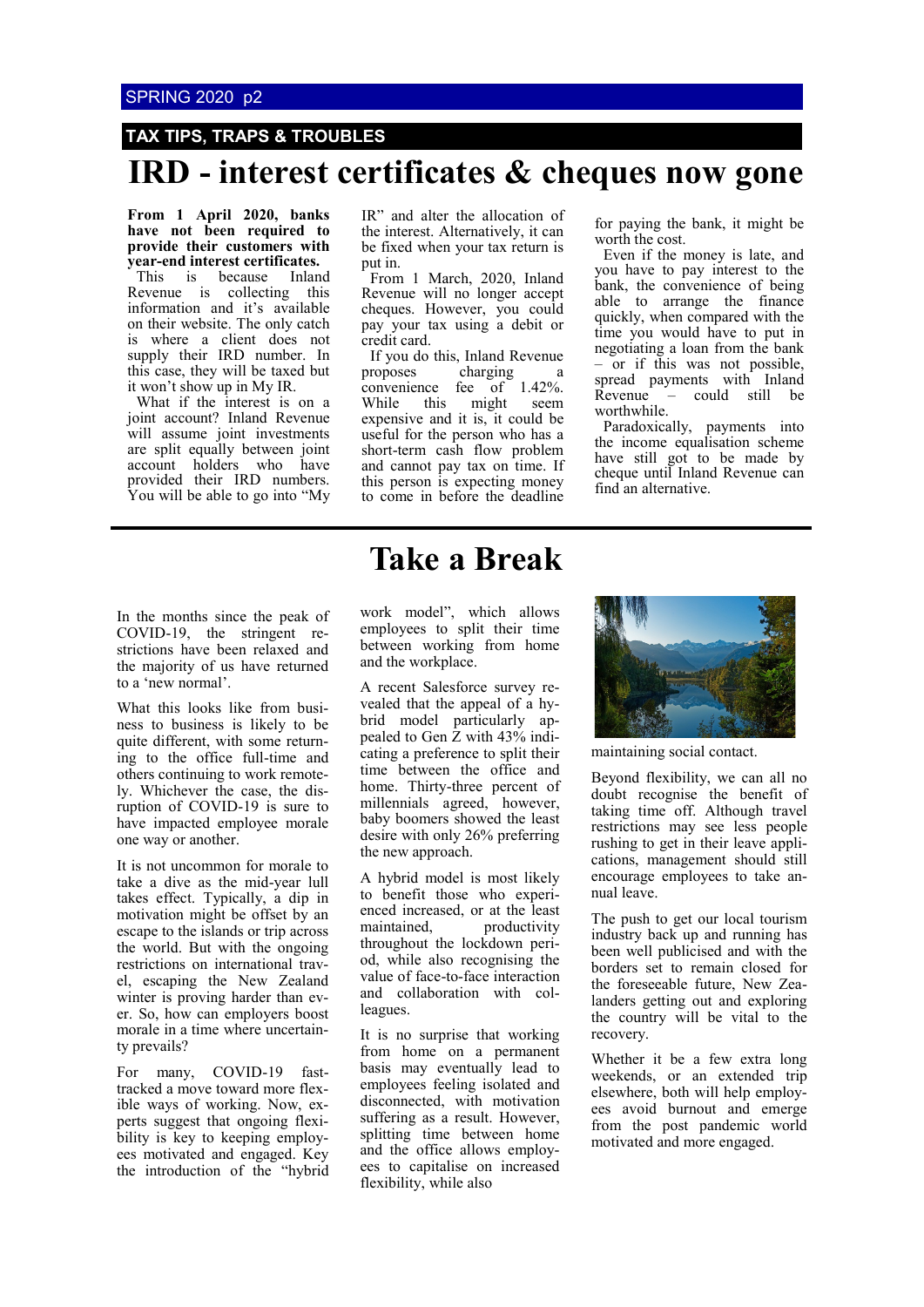### **WFH is the new work environment Income relief**

#### **If there's one thing the Covid-19 crisis has taught us, it's that many of us can work from home.**

It's even spawned a new initialism, WFH (working from home).

There have been some interesting consequences – and new opportunities have arisen. City cafes and bars have suffered because there are fewer people in town getting a coffee, lunch and after-work drinks. However, that's provided more business for the suburban and small town eateries, who seem to be doing very well postlockdown.

Whatever your business, there might be big opportunities for you, too. In the new "thinklaterally" world, how can you market yourself to make the most of the changing environment?

Where do people work when they're at home?

As a painter you might market your ability to redecorate a spare room. An electrician can put all the new power points in the right places, or get the lighting right for a WFH office.

An IT wiz can set up all the gear to work remotely. A builder might add the extra room needed.

Even real estate agents will soon be adding 'office space' as a marketing option for houses, rather than saying 'studio' or spare room'.

Think about what you can offer to ride the new wave of working from home.

## **Scanning from a cell phone**

The cameras in most cell phones make pretty good scanners. That's great for single images, but phones can also scan documents of several pages.

On iPhones there's a scanner in Notes. Open a new or existing note, tap the **camera** icon and tap **Scan** Documents. You can use the autocapture option by bringing the document into the viewfinder, or use the shutter button or one of the volume buttons to capture the **s**can.

For Android phones you can download an app called iScanner in Google Play. There are others, such as Adobe Scan.

Once scanned, documents can be stored, emailed or sent in messages.

## **Tax rules relaxed for Covid-19**

#### **Some of the tax rules have been relaxed to help people cope with Covid-19.**

- There is some flexibility in filing returns.
- Usually, if the shareholders of a company change by more than 51 percent then any tax losses are forfeited. Covid-19 might make it necessary to change shareholding and these rules have been modified, which may allow for a change of more than 51% provided

business remains essentially the same. Check with us before you change the shareholding in your company.

• If you make a tax loss in either the 2020 tax year or the 2021 tax year, you can carry the loss backwards to the previous year, if it helps you. Normally, you can only carry losses forward and set them off against future years' profits.

### **BRIEFLY**

If you have lost your job or your business has failed due to Covid-19, you can apply online to Work and Income for relief payments of \$490 per week for 12 weeks if you were working 30 hours or more per week and \$250 per week if you were previously working 15 to 29 hours a week. You can get more details about the scheme by going to Income Relief Payment on the Work and Income website. Applications for this relief close on 30 November 2020.

#### **Wages subsidy**

If your sales/revenue has declined by 40 percent for a continuous 30-day period, you may qualify for the Wages Subsidy Extension, which is administered by Work and Income. This scheme is for those who are still significantly affected by Covid-19. The way the scheme works is a little tricky and you should look at the detail. Businesses operating for less than a year can also apply. Applications under this scheme opened on 10 June 2020 and run to 1 September 2020.

#### **Can't pay tax?**

If you have not paid tax, which was due on or after 14 February 2020, and this has been significantly due to Covid -19, the tax department will look kindly at cancelling both interest and penalties on late payments. In fact, you only have to ask and provide a time frame over which it will be paid.

#### **ACC comes to party**

ACC is delaying its invoicing from 1 July 2020 until October.

#### **Good citizen gets business**

A garden centre encourages its customers to bring back their plastic containers for reuse. Not only are they doing their bit for the environment but they are encouraging loyalty to their business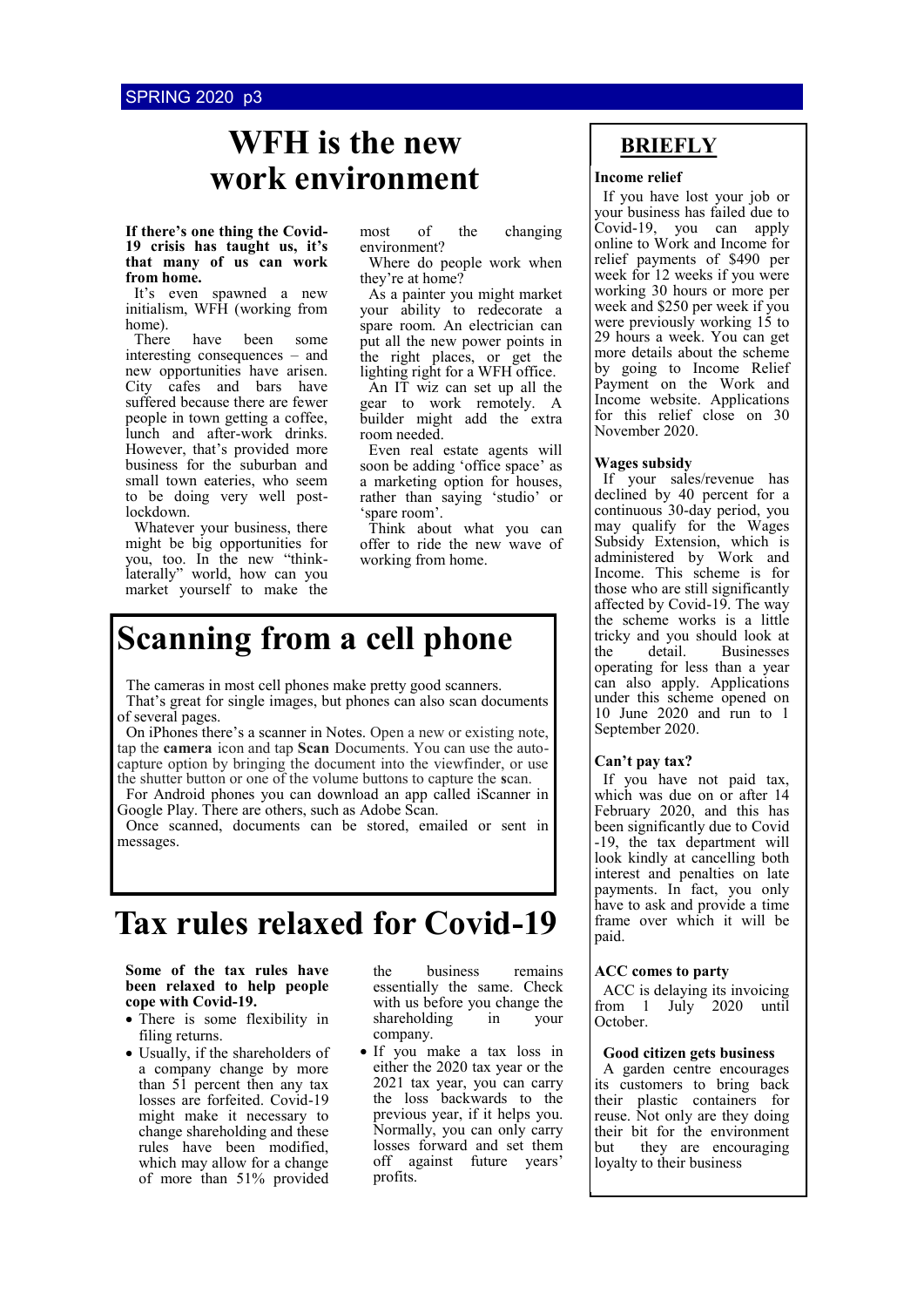## **Deductibility of Healthy Homes Costs**

If you are an owner of a residential property, you will be familiar with the Healthy Homes Standards that were introduced on 1 July 2019.

The standards set out the minimum requirements all landlords are required to comply with. Examples of the mandatory requirements include fixed heaters in the main living room, smoke alarms, ceiling and underfloor insulation and ground moisture barriers for some properties.

For older homes, the costs of bringing a residential rental up to the standard required could be substantial.

Inland Revenue (IRD) recently released QWBA 20/01, which provides guidance on the deductibility of the costs incurred to meet the Healthy Homes Standards. To summarise, the statement broadly classifies such expenditure into three categories:

- revenue expenditure that is immediately deductible,
- capital expenditure that forms part of the building and is therefore unable to be deducted at all because the depreciation rate for residential buildings is 0%, and

• capital expenditure that does not form part of the building and is therefore likely to be depreciable.

The Commissioner has stated that expenditure will be capital if the work results in the reconstruction, replacement or renewal of the whole asset or substantially the whole asset, or goes over and above making good wear and tear and changes the character of the asset beyond a repair.

Conversely, expenditure that does not meet this definition will be revenue in nature and immediately deductible.

The QWBA also provides that the cost to repair items that would otherwise meet the standards if they were in an operational or reasonable condition, are likely costs of a revenue nature and hence immediately deductible. In the QWBA, IRD commented the following capital items are likely to comprise part of the building and therefore unable to be depreciated due to buildings having a 0% rate:

- smoke alarms
- *insulation*
- openable windows
- exterior doors
- ducted or multi-unit heat pumps
- most extractor fans or rangehoods
- ground moisture barriers
- drainage systems

The cost of a capital item that does not form part of the building may be either depreciated over time or deducted immediately if it meets the 'low-value asset threshold'. For assets that fall into this narrow category it would be worth making the upgrades between now and 16 March 2021 because the threshold has been temporarily increased to \$5,000 and will move to \$1,000 from 17 March 2021 onwards. Examples of such assets provided in the QWBA are:

- electric panel heaters
- single-split heat pumps
- through-window extractor fans and window stays

• door openers and stops Unfortunately, it appears no tax relief has been introduced for residential rental owners who are required to spend considerable cash on upgrading their properties to comply with the Healthy Homes standards.

IRD's position is reminiscent of their view on leaky home repairs, for which tax disputes are on-going.

## **Accounting for COVID 19**

As a means to instil stakeholder confidence, some companies have implemented 'alternative' accounting methods to adjust their financial results for the impact of COVID-19.

Adjustments seen so far include excluding "coronavirus-related expenses". For example, payments of financial assistance to staff impacted by COVID-19 and the costs of personal protective equipment, thereby supporting a higher net earnings amount.

When one company posted its first -quarter results it excluded the effect of Covid-19 (incremental bad debt expenses, production shutdown costs, and payments to front-line workers) from its adjusted earnings per share on the basis that the costs were expected to be "short term".

Some might call this wishful thinking as such adjustments imply the pandemic is a shortlived one-off event. However, globally, the crisis is very much still ongoing, with the potential to impact future revenue and expenses more significantly than it already has.

At the other end of the scale, investors should also be aware of companies over-reporting expenses in the pandemicaffected periods (whether Covid -19 related or not) to create a false sense of rapid recovery once the crisis is over.

Whether the adjustments are to improve the quality of information available to investors or because executive remuneration is linked to margin-based key performance indicators, you be the judge...

### **TAX CALENDAR**

### **September 28**

Second instalment of 2021 Provisional Tax (December balance dates)

### **October 28**

First instalment of 2021 Provisional Tax for those with March balance dates, who pay GST twice a year.

### **November 30**

First instalment of 2021 Provisional Tax for those with June balance dates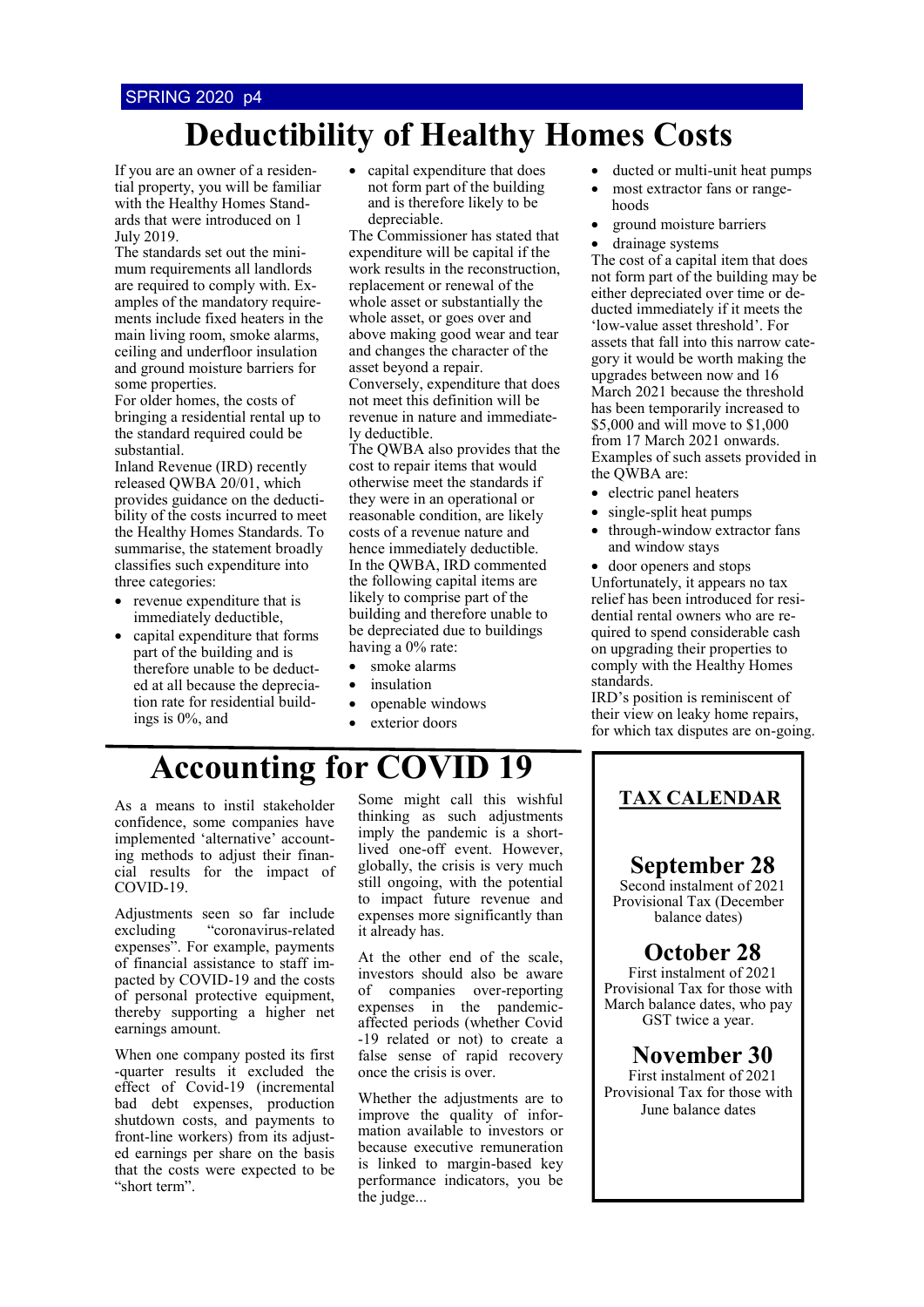## **Purchase Price Allocations**

Currently, if you enter into a sale and purchase agreement for the sale of business assets, there is no standard practice for how the price should be allocated to the assets. For example, a single price may be agreed for all assets, or the agreed price might be allocated on a line by line basis to each asset.

If the purchase price is not allocated with sufficient detail, inconsistent outcomes can arise when each party takes a tax position.

Take, for example, a business comprised of land and depreciable property that is being sold for \$800k. The vendor's fixed asset register includes depreciable property that originally cost \$400k that has been depreciated down to \$150k, and land that originally cost \$350k. The vendor takes the view that the depreciable property was sold for \$100k and claims a \$50k loss on disposal. The \$350k gain on the sale of the land is treated as a non-taxable capital gain.

Conversely, the purchaser treats the depreciable property as purchased for \$250k (thereby providing a future depreciable cost base of \$250k), allocating the remaining \$550k purchase price to the land. The mismatch between the consideration adopted by the vendor and purchaser in relation to the depreciation property will mean their total tax deduction is overstated by \$150k. The difference in value is funded by the

Government  $-$  it is 'out of pocket'. To avoid this outcome, draft legislation was introduced in June 2020 that prescribes how assets are to be treated on sale. The proposed legislation provides an ordered approach: If the parties agree a purchase price allocation, they must both follow it in their tax returns. If the parties do not agree an allocation, the vendor is entitled to determine it, and must notify both the purchaser and IRD of the allocation within two

months of settlement date. However, the allocation to taxable property cannot result in additional losses on the sale of that property.

If the vendor does not make an allocation within the two-month timeframe, the purchaser is entitled to determine the allocation, and notify the vendor and IRD. If no allocation is made by either party, the vendor is treated as selling for market value, but there is a risk the purchaser is deemed to acquire property for nil. A de-minimis has also been proposed – if the parties do not agree an allocation, the rules will not apply to a transaction if the total purchase price is less than \$1 million, or the purchaser's total allocation to taxable property is less than \$100,000. Irrespective of the agreed values, IRD may still challenge them if they consider they do not reflect market value. The rules will apply to sale and purchase agreements entered into from 1 April 2021.

#### "Revenue means the total amount of money a business has earned from its normal business activities, before expenses are deducted" (Work & Income, July 2020).

This core definition has been applied by thousands of businesses to apply for the Government's wage subsidy scheme that was implemented due to the COVID-19 pandemic. Whether a 30 percent or more reduction in revenue for the original wage subsidy, or a 40 percent or more reduction for the wage subsidy extension, quantifying the reduction in 'revenue' was a key hurdle to be eligible.

With the potential for wage subsidy applicants to be audited, documenting the basis for an application and how the eligibility criteria have been met is critical. In some cases, confirming eligibility should be straightforward. Retail stores, restaurants, cafes and bars that had to shut their doors overnight should be able to demonstrate a clear drop in 'revenue'.

**What is Revenue?**

However, for other industries it may not be as straightforward. In some cases, the time at which an invoice is issued for GST purposes is different to the point in time at which income is recognised for tax and / or accounting purposes.

Take for example the construction industry where jobs are invoiced based on specific milestones. If invoices were raised during the lockdown, for work completed prior to the lockdown, then measuring the the change in revenue based on 'invoicing' would not provide a fair reflection of the effect of Covid-19 at that point in time.

It goes both ways - if a professional services firm was able to keep working during the lockdown but stopped issuing invoices for a particular period. The firm's invoicing in that period would not provide an accurate reflection of the change in 'revenue'.

The Work & Income definition also refers to "money". Was this intended to have the same meaning as 'income' or is it intended to imply a cashflow test?

The different ways the revenue test is able to be interpreted, and not knowing what the audit process will comprise gives rise to uncertainty. A suggestion is to ensure that the method used to calculate the revenue reduction should be logical within the context of a particular business. If a standard measure, such as sales booked in the period does not align with what has occurred in practice, consider whether that is an accurate method.

Consideration should also be given to sensor checking eligibility using different approaches to ensure the outcome feels right. For example, a service-oriented business could look at hours worked by the team and cross check that against movement in WIP and sales.